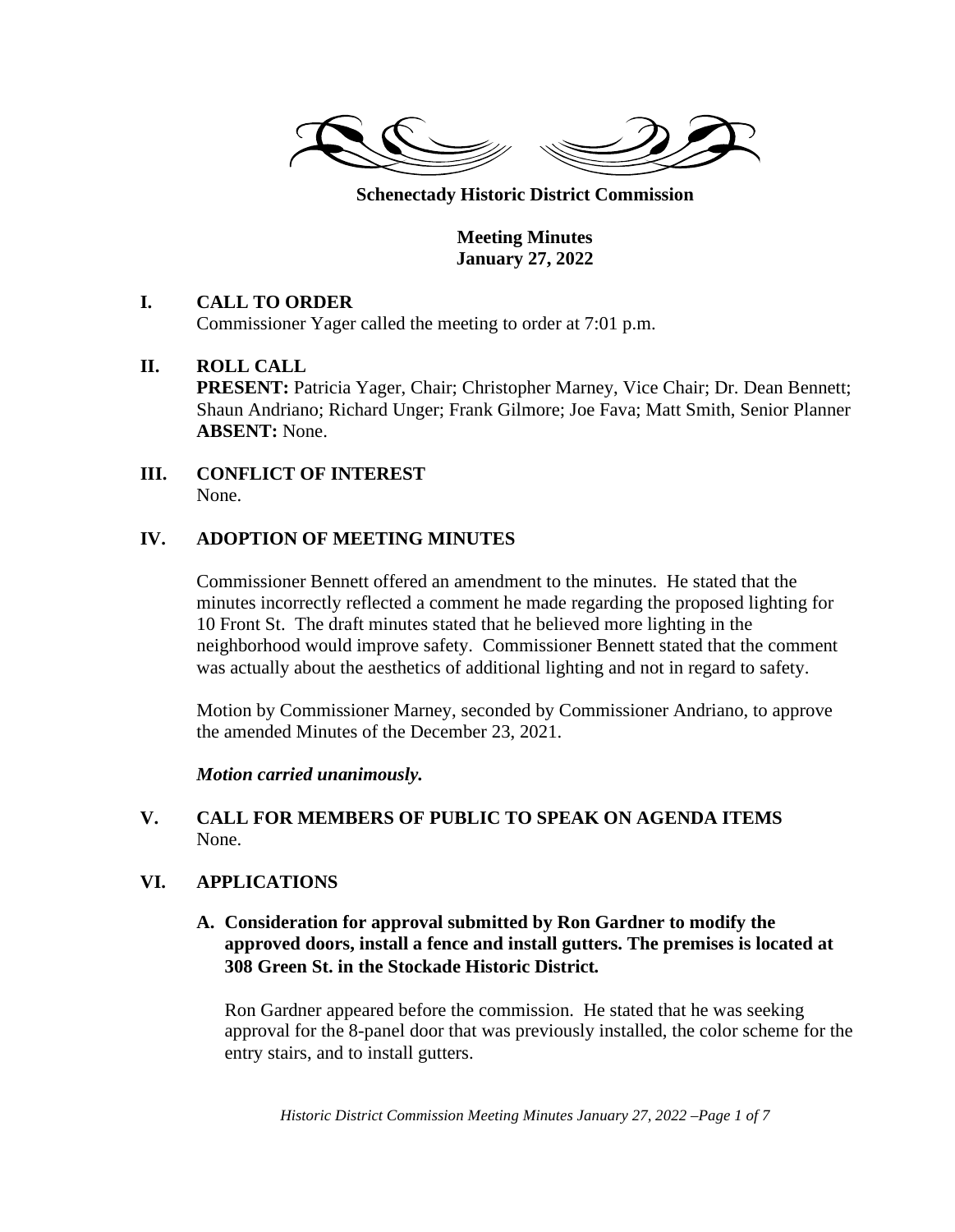Commissioner Unger stated that he wasn't on the commission when the originally approved 6-panel door came before the commission. He explained that the commission shouldn't get in a habit of approving applications that are presented after the work has already been completed, because it sets a precedent that it's easier to ask for forgiveness than permission. He stated that he viewed this application through the lens of whether the proposed 8-panel door would have been originally approved if the application had been submitted prior to installation.

Commissioner Marney stated that there have been multiple instances of the applicant not following the conditions approved by the commission on previous applications and that there are several outstanding items to be addressed. He asked what the applicant will do to bring the property into compliance with the prior approvals.

The front lights were identified as an example of a modification that was made without commission approval. Commissioner Yager stated that the existing lights don't really fit with the style of the house. Commissioner Yager provided the applicant with two pages of exterior lighting from a General Electric 1920's catalog, as well as a page from Lowe's internet site, showing a fixture similar to one of those lights, with integrated LED, like the fixture the applicant's electrician had mounted on the house.

The applicant stated that he would like permission to paint the retaining wall the same color as the foundation. Commissioner Gilmore stated that parging and not painting the wall would be the easiest and cheapest solution.

Commissioner Yager asked the commissioners how they felt about the brown gutters. Commissioner Marney stated he thinks they should be white. Commissioners Bennett and Andriano stated they didn't have a preference. Commissioner Gilmore stated that he believes white would make more sense given the trim color is white.

Commissioner Marney asked Mr. Gardner if he wanted approval to install the lights that had been presented to him, or if Mr. Gardner would like to return at a later date for approval for an alternative light fixture. Mr. Gardner stated that he would like to install the lights that had been presented to him.

Commissioner Yager asked if the commission should address the landscaping. Mr. Smith stated that soft scape such as shrubs and trees are not under the commission's purview, only hardscape, such as walkways and driveways.

#### **RESOLUTION**

Motion by Commissioner Marney, seconded by Commissioner Unger, to approve the application with the following conditions:

*Historic District Commission Meeting Minutes January 27, 2022 –Page 2 of 7*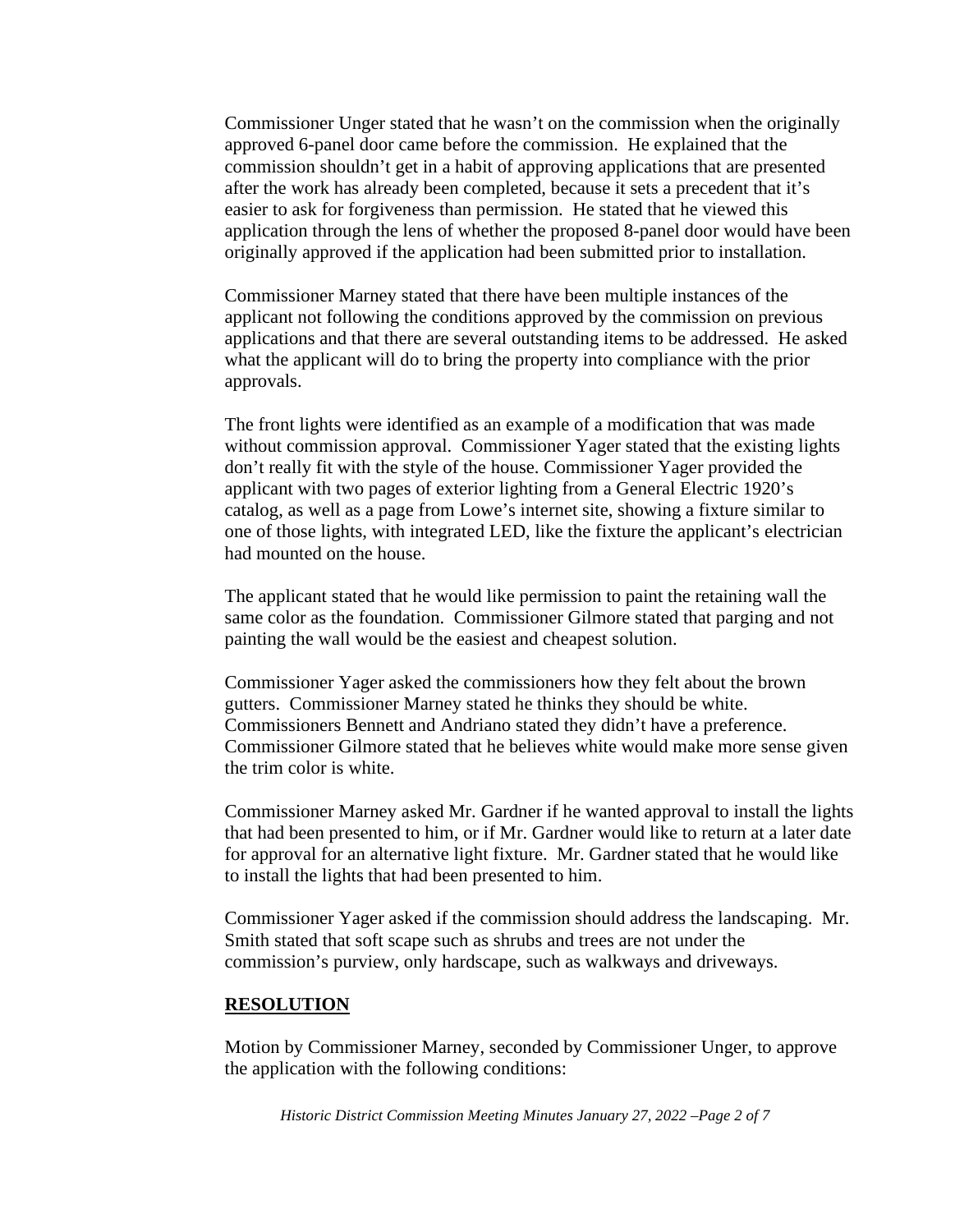- 1. The project will be completed within one year.
- 2. The 8-panel wood door is approved as installed.
- 3. It is the applicant's discretion whether to use none, one, or two horizontal lattice pieces on the porch skirting, with the understanding that both the left and right porches' lattice work shall be matching.
- 4. The current paint scheme for the porch is approved.
- 5. The lattice that is currently located in the triangular portion of the stair tread will be replaced with a solid wood panel painted brown.
- 6. The existing unapproved entryway lighting will be replaced with the Portfolio Wall lantern in black as indicated on the Lowe's informational sheet provided by the commission. The LED light temperature shall be no higher than 3k.
- 7. The gutters submitted are approved but shall be in the color white and the gutter installation shall be to code.
- 8. The retaining wall shall be parged and left unpainted.

And with the following finding of fact:

- 1. This is a Type II SEQRA.
- 2. The Commissioners cited Preservation Standards #2 and #6 as the guidelines for their decision.

#### *Motion carried unanimously.*

#### **B. Consideration for approval submitted by Harold Hall to replace the roof. The premises is located at 1003 Union St. in the Union Street Historic District.**

Harold Hall presented the application. He stated that the current slate roof is beyond repair as the slates are crumbling and it is leaking in several places.

Commissioner Marney asked what the condition of the copper flashing is. Mr. Hall stated that it needs to be removed.

Commissioner Marney stated there is ample evidence that the shingles are beyond repair given the condition shown in the photos and the fact that it appears that tar was used to try and patch up different areas on the roof. He further explained that given the roof is not highly visible from the street, an alternative material to slate would be appropriate. He stated that his concern is that the applicant is proposing the Timberline line of shingles which would be more appropriate for a cedar shake shingle replacement, and that the Slateline line of shingles would be more appropriate. Mr. Hall stated that you can not currently get the Slateline shingles due to COVID. He also explained that you can only choose from 3 of the 48 colors that are usually available: Charcoal, Pewter Grey, and Weathered Wood.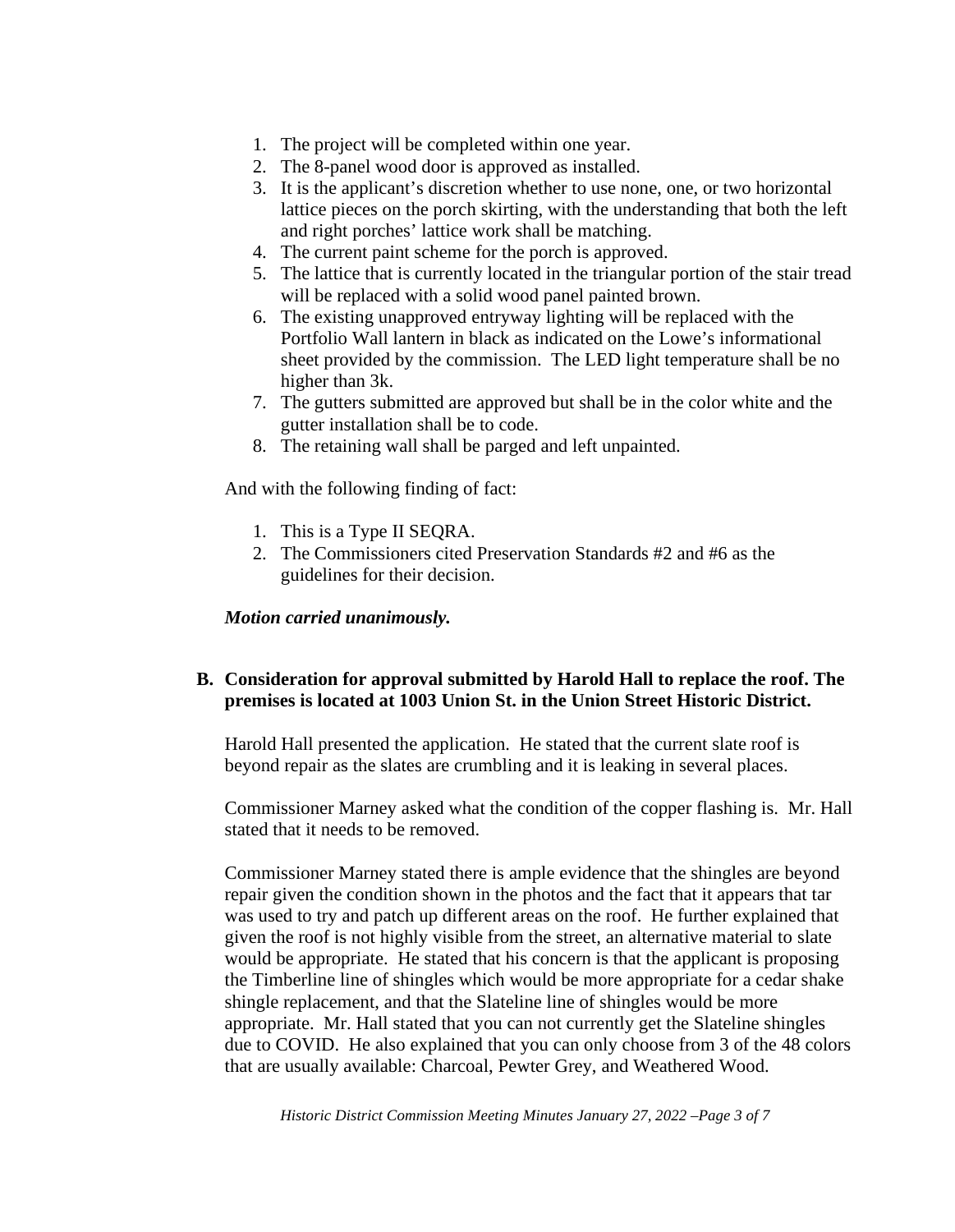Commissioner Yager stated that the Weathered Wood seems to be best match the color of the slate roof.

Commissioner Gilmore asked if the existing drip edge is copper. The applicant stated that it is going to come off and the shingles will extend to the edge of the roof where they should be. Commissioner Andriano stated that bringing the shingles to the edge is today's standard, not the standards when this house was built.

Commissioner Gilmore asked how the applicant will address the curved roofing on the one dormer. He suggested using EPDM. The applicant stated he would use rolled roofing.

Commissioner Andriano stated that he doesn't want to give up on the drip edge. Commissioner Gilmore stated houses in Europe have copper roofing that is 600 years old. Mr. Hall stated that he would look at the condition of the copper and keep it.

Commissioner Andriano what the plan is with the step flashing around the dormers. The applicant stated that he would use copper flashing.

# **RESOLUTION**

Motion by Commissioner Marney, seconded by Commissioner Gilmore to approve as submitted the application to replace the roof, with the following conditions:

- 1. The project will be completed within one year.
- 2. The shingle will be GAF Timberline HDZ in Weathered Wood, approved due to the unavailability of the Slateline shingle caused by COVID.
- 3. The rounded dormer will be covered in rolled roofing to best match the Weathered Wood color.
- 4. The applicant will preserve the existing copper snow slide.
- 5. The new shingles will be installed to meet the snow slide at the same point as the existing slate shingles.
- 6. All of the flashing will be replaced with copper.
- 7. If it is determined that the copper snow slide is beyond preservation, the applicant will return to the commission with evidence prior to starting the work.
- 8. It is noted from the photos that the chimneys appear to be in disrepair, and the commission suggests that the applicant have a mason look at the chimneys.

And with the following finding of fact:

1. This is a Type II SEQRA.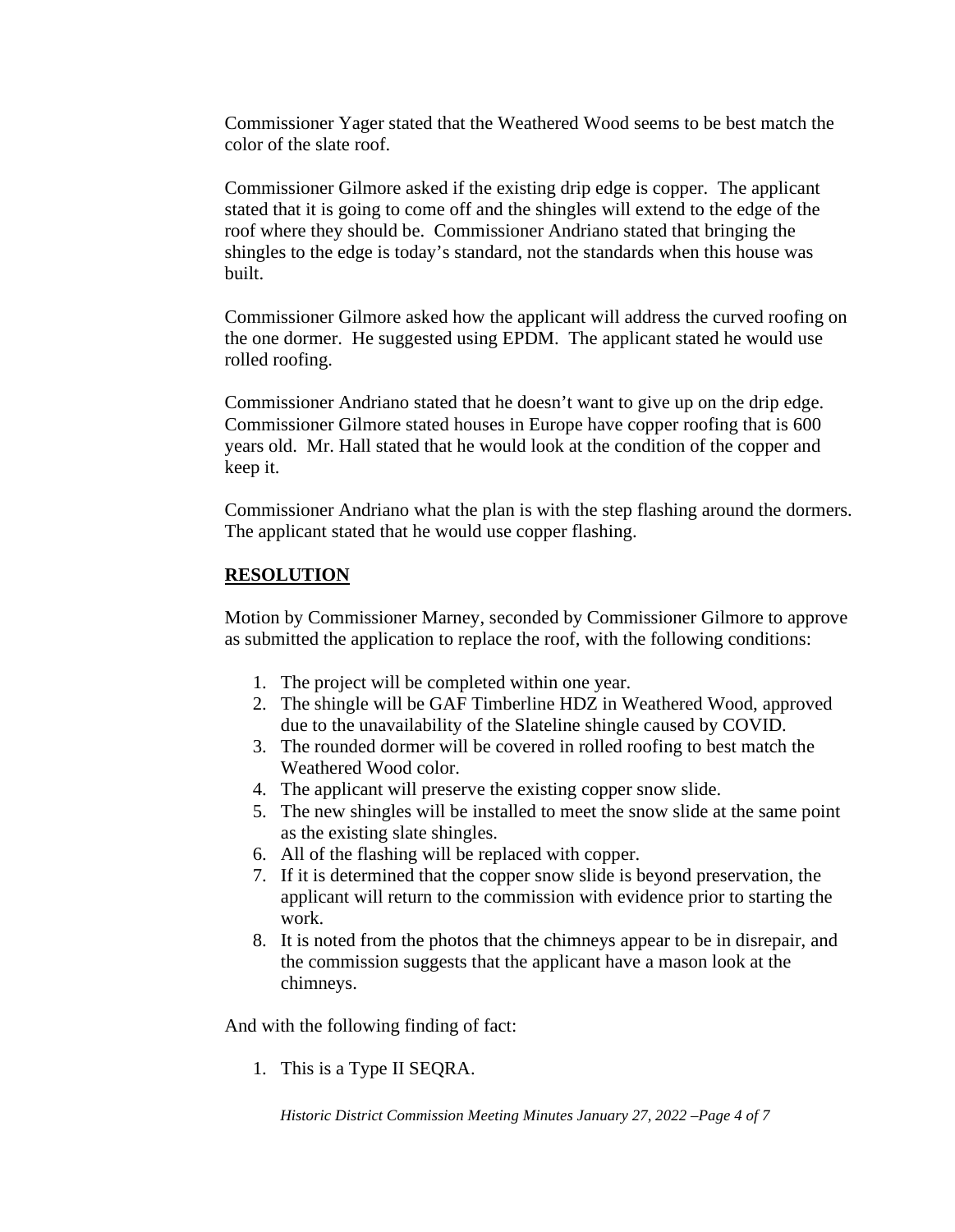2. The Commissioners cited Preservation Standard #6 as the guideline for their decision.

#### *Motion carried unanimously.*

#### **C. Consideration submitted by Gordon Furlani to make repairs to the pinnacles. The premises is located at 806 Union St. in the Union Street Historic District.**

Gordon Furlani and Paul Bonacquisti appeared before the commission.

Mr. Furlani explained that the stones on the turrets are deteriorating and present a falling hazard. He stated that there are currently temporary reinforcements in place to secure the turrets. He is proposing to wrap the pinnacles in the same material as the main roof.

Mr. Bonacquisti explained that they believed they came up with a relatively more affordable solution of a little over \$1 million to cap the pinnacles, as opposed to completely rebuilding the pinnacles, which would cost approximately \$3.5 million.

Commissioner Yager stated that she did some research on practical sandstone restoration on various structures, and she found multiple properties that utilized a similar approach of capping pinnacles with copper material.

Commissioner Bennett stated that the copper pinnacles look good in the rendering and that they respect the rest of the building. He stated that it is sad to see the stone pinnacles be covered up because they are special, but he understands the dilemma.

Commissioner Yager stated that she was pleased to see that the applicant plans on saving the finials on top of the pinnacles.

Mr. Bonacquisti stated that the thought in saving the finials and covering the pinnacles in copper is so they can be fully restored at some future date should the money become available to do so.

Commissioner Marney asked if the diocese looked into potential grant funding for the project. Mr. Bonacquisti stated that the diocese did look into it for the front stair rehabilitation project, but that it's very difficult for non-profits to access the funding and grants.

Commissioner Marney stated that the commission is really being asked to make a financial decision and would like to see additional information that those financial avenues were exhausted in terms of potential funding and grants.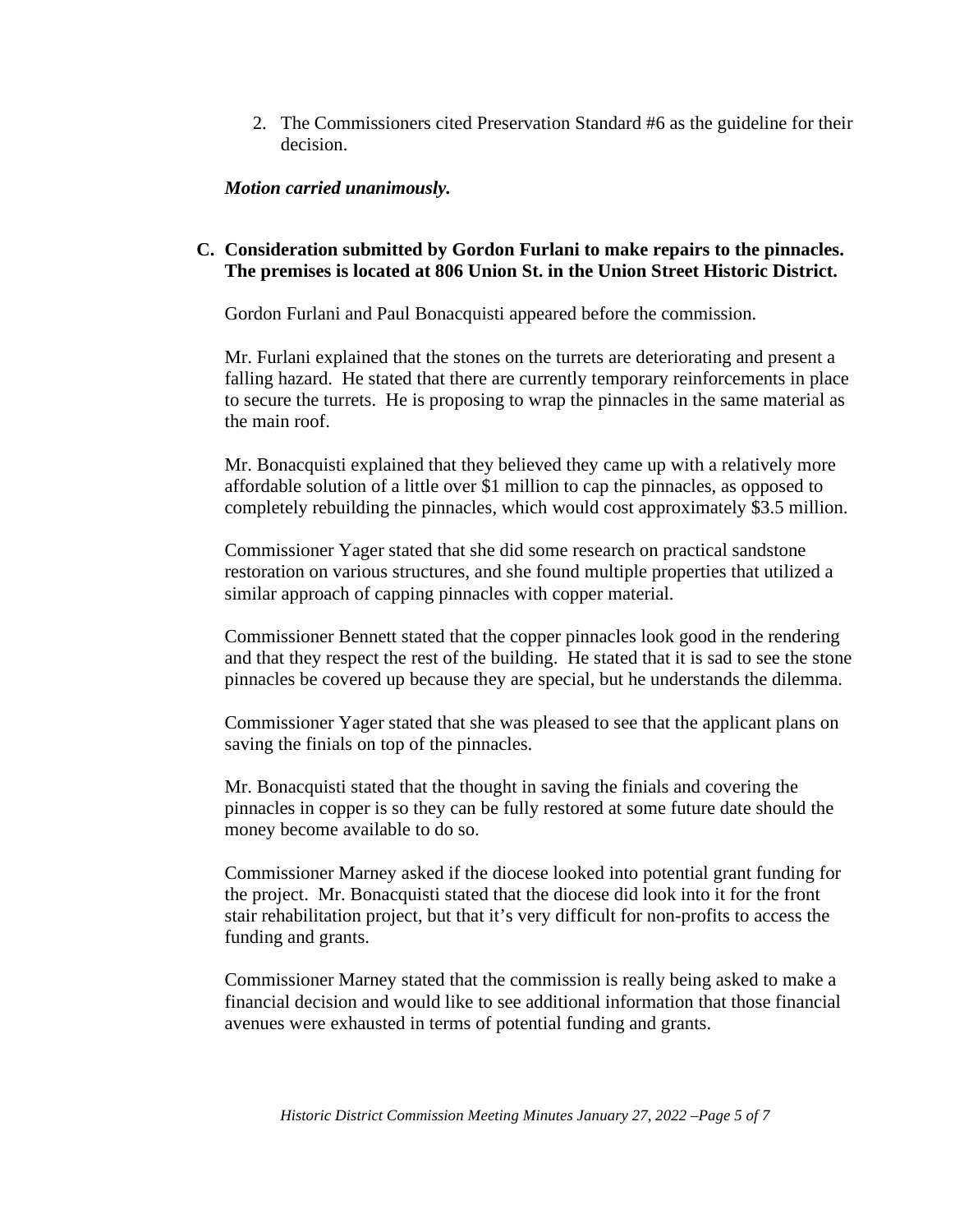Commissioner Yager asked the commission how they felt about the church covering up one of the pinnacles with copper, that had previously been restored. Commissioner Bennett stated that it makes sense so that the design is consistent.

# **RESOLUTION**

Motion by Commissioner Marney, seconded by Commissioner Bennett to approve as submitted the application with the following conditions:

- 1. The project will be completed within one year.
- 2. The approval is for Option B as presented in the Bonacquisti Brothers Construction submittal letter.
- 3. The existing finials will be permanently stored with the church and retained.

And with the following finding of fact:

- 1. This is a Type II SEQRA.
- 2. The Commissioners cited Preservation Standard #2 as the guideline for their decision.

*Motion carried unanimously.* 

# **VII. MISCELLANEOUS**

# **A. Review of the potential nomination of the Wedgeway Building to the State and National Registers of Historic Places. The premises is located at 271-277 State St.**

Ray Gillen was in attendance and spoke in favor of the nomination, saying that the nomination is critical in any redevelopment plans for that building.

Commissioner Yager stated that the report was very well done, and other commissioners agreed.

# **RESOLUTION**

Motion by Commissioner Marney, seconded by Commissioner Unger to provide the commission's overwhelming support for the nomination of the Wedgeway Building to the State and National Historic Registers.

And with the following finding of fact:

1. This is a Type II SEQRA.